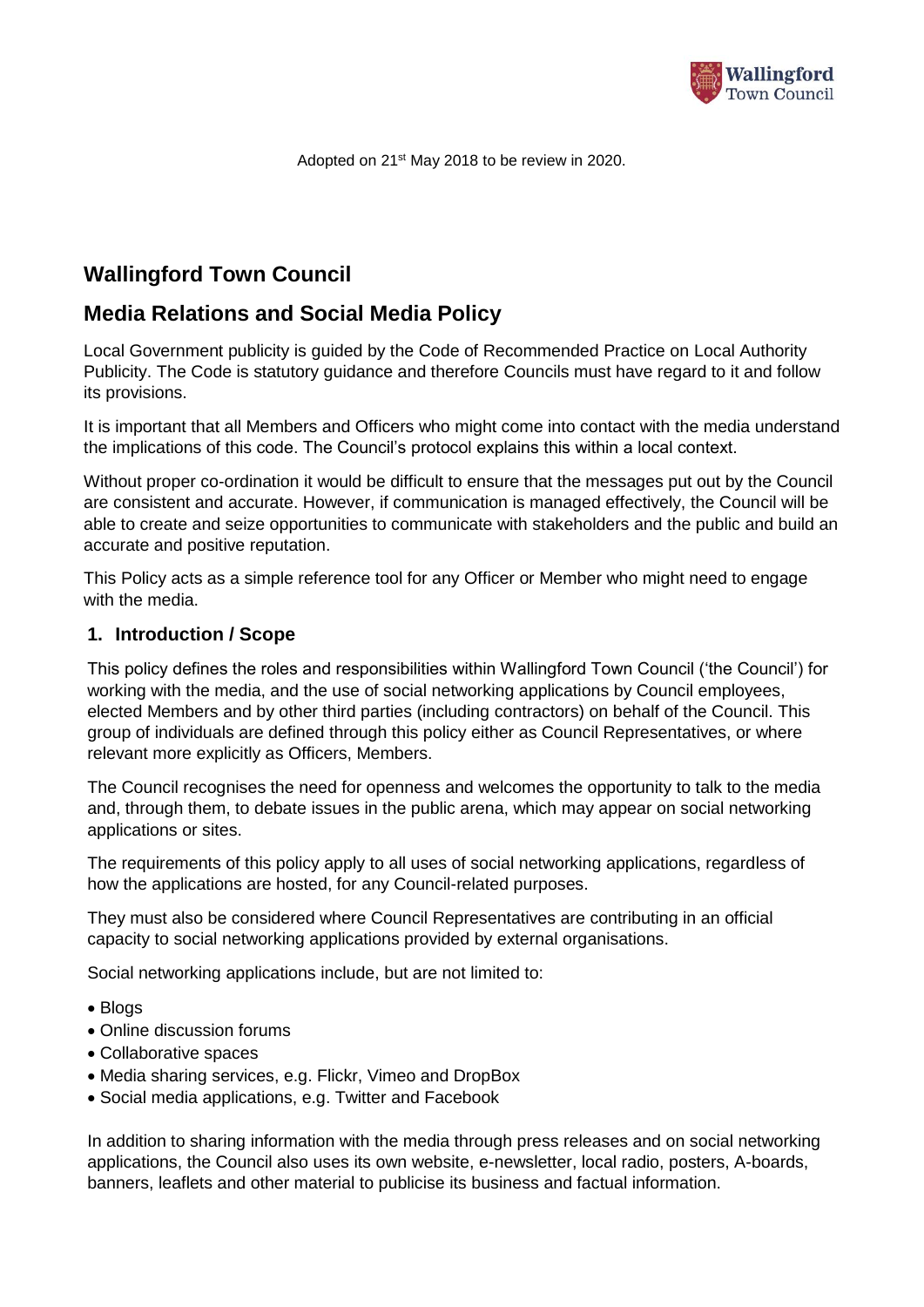

All Council Representatives should bear in mind that information shared through social networking applications, even if they are private spaces, are still subject to copyright, data protection, defamation and Freedom of Information legislation.

The use of DropBox by Council Representatives on behalf of the Council is permitted only for Council business and the distribution of such information.

Third Party Users (including contractors) will only be allowed to use the Town Council Social Media or DropBox once authorisation has been given by the Town Clerk.

Use of social networking applications in work time for personal use is not addressed by this policy.

# **2. Objectives / Aims**

The objective of this policy is to protect the reputation of the Town Council by providing a framework to achieve a safe and effective use of social media and working relationship with the media.

The Council is accountable to the local community for its actions and this can only be achieved through effective two-way communication. Local accountability relies upon a genuine understanding of the policies and services that the Council provides.

The media – printed, radio, TV, internet, email newsletters, social networking applications – are crucially important in conveying information to the community. The Council must maintain positive and constructive relations with the media, and work with them to increase public awareness of, and explain, its services, policies and priorities.

The media themselves have a vital role to play on behalf of the local community in holding the Council to account for its policies and actions. It is important that they have access to Council Representatives and to background information to assist them in this role. To balance this, the Council will defend itself from any unfounded criticism and will ensure that the public are properly informed of all the relevant facts using other channels of communication if necessary.

To summarise, the key aims of this policy are to utilise the media and social networking applications to:

• Build a relationship of trust and mutual understanding between the Council, the media and the local community;

• Promote and develop the Council's services and achievements through a variety of mediums as outlined in Section 1 of this policy;

• Invigorate local democracy by promoting alternative channels for communicating to, and engaging with, the public;

• Provide professional, informative and factually correct content which is relevant to the local community;

• Enhance the reputation of the Council using a set of agreed values, i.e. this policy, as the cornerstone.

# **3. Enforcement / Legal Framework**

# **3.0 Misconduct**

Any breach of the guidelines could result in the application or offending content being removed in accordance with the Council's complaints procedure. Any communications or content published that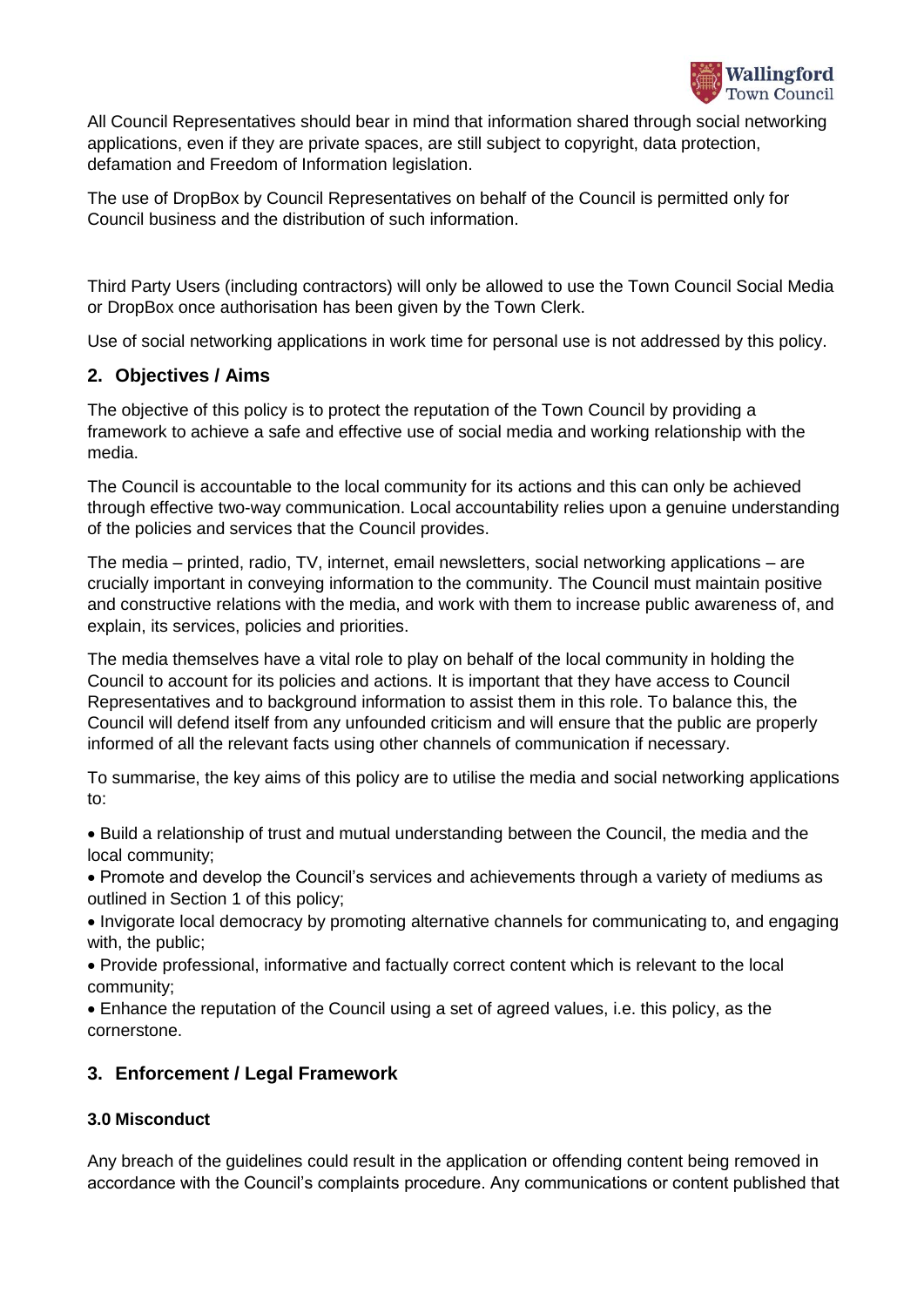

causes damage to the Town Council, any of its employees or third party's reputation may amount to misconduct or gross misconduct to which the Council's dismissal policy applies.

# **3.1 Code of Conduct**

The Council has adopted the statutory Codes of Conduct for Officers and Members and all contacts with the media should be conducted on this basis. In particular, Council Representatives should always have due regard for the long-term reputation of the Council in all their dealings with the media. The Code of Conduct also applies to social media. What is unacceptable offline is unacceptable online. Members of the public, Members or Officers may make a complaint about a Member if they breach the Code of Conduct.

## **3.2 Libel**

If a Council Representative publishes an untrue statement about a person which causes "serious harm" to their reputation, they may sue the Council Representative for defamation. This also applies if a Council Representative allows someone to publish something libellous on a website or social networking application (this includes sharing or 'retweeting') but does not take prompt action to remove it. A successful claim may result in an award of damages.

## **3.3 Copyright**

Using images or text from a copyrighted source without permission is likely to breach copyright. Always seek permission in advance and if there is any doubt, then avoid publishing.

## **3.4 Bias and pre-determination**

If a Member is involved in determining planning applications, it is best to avoid publishing anything which suggests they have already made up their mind on the matter. This could be challenged as predetermination and bias, which runs the risk of the decision being challenged or invalidated.

## **3.5 Confidentiality**

Confidential documents, papers and private correspondence should not be leaked to the media, or published on social networking applications. If such leaks do occur, an investigation will take place to establish who was responsible and appropriate action will be taken.

## **3.6 Obscene Material**

The publication of obscene material is a criminal offence and must be avoided.

## **3.7 Freedom of Information**

The Freedom of Information Act 2000 requires that local authorities produce a publication scheme specifying the information that the authority publishes or intends to publish. The publication scheme will be of direct relevance to the media by providing a clear picture of what is available when they are seeking information on behalf of the public. The Town Council's publication scheme can be viewed on our website.

## **3.8 Defamation Act**

The Defamation Act 2013 states that councils must not participate in the publication of defamatory material. A defamatory statement is one "which tends to lower a person in the estimation of rightthinking members of society generally or to cause him/her to be shunned or avoided or to expose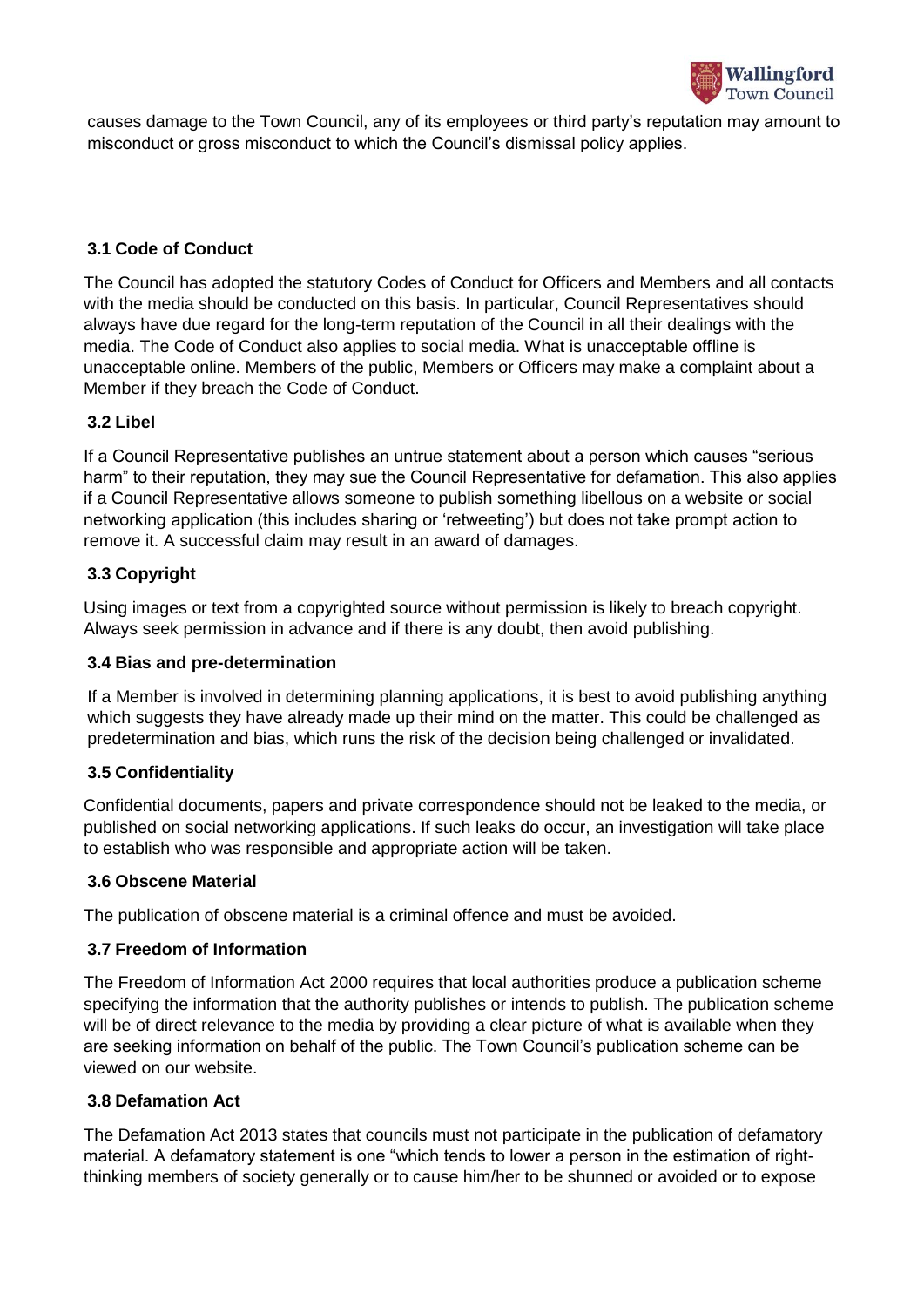

him/her to hatred, contempt or ridicule, or to convey an imputation on him disparaging or injurious to him/her in his office, profession, calling, trade or business".

## **3.9 Sensitive Information**

The Council reserves the right to withhold certain sensitive information concerning commercial transactions, for example the purchase and sale of land and property. This applies to its own commercial interests and to the various parties involved in individual business transactions with the Council. So, for example, to protect a negotiating position, details of an offer made for the purchase of a property would not be revealed to the media. This area and other matters are guided by Schedule 12A of the Local Government Act 1972, the Data Protection Act 1998 and exemptions under the Freedom of Information Act 2000.

When the media wish to discuss an issue that is, or is likely to be, subject to legal proceedings then the Town Clerk should be consulted and if necessary legal advice will be taken before any response is made.

## **3.10 Personal Information**

There are a number of personal privacy issues for Officers and Members that must be handled carefully and sensitively. These include the release of personal information such as home address and telephone number (although Member contact details are in the public domain); disciplinary procedures and long-term sickness absences that are affecting service provision. In all these and similar situations, advice must be taken from the Town Clerk before any response is made to the media.

## **3.11 Data Protection**

Avoid publishing the personal data of individuals unless their express written permission is given.

## **3.12 Safeguarding**

Avoid publishing anything that could cause safeguarding or vulnerability issues.

# **4 Terms of Use / Management**

The following forms of use apply to all uses of social networking applications by all Council Representatives

4.1 New profiles, new groups or use of existing social media sites will only be created with the approval of the Town Clerk.

4.2 Any use of the Town Council's social networking accounts on personal devices by Council Representatives must be authorised by the Town Clerk.

4.3 Use of existing social media sites or the creation of new profiles and groups will only be agreed if a clear business need and target audience can be proven, and sufficient resources are made available to maintain it and (where appropriate) respond to feedback generated by the service.

## **4.4 Social networking applications:**

a) must not be used to publish any content which may result in actions for defamation, discrimination, breaches of copyright, data protection or other claims for damages. This includes,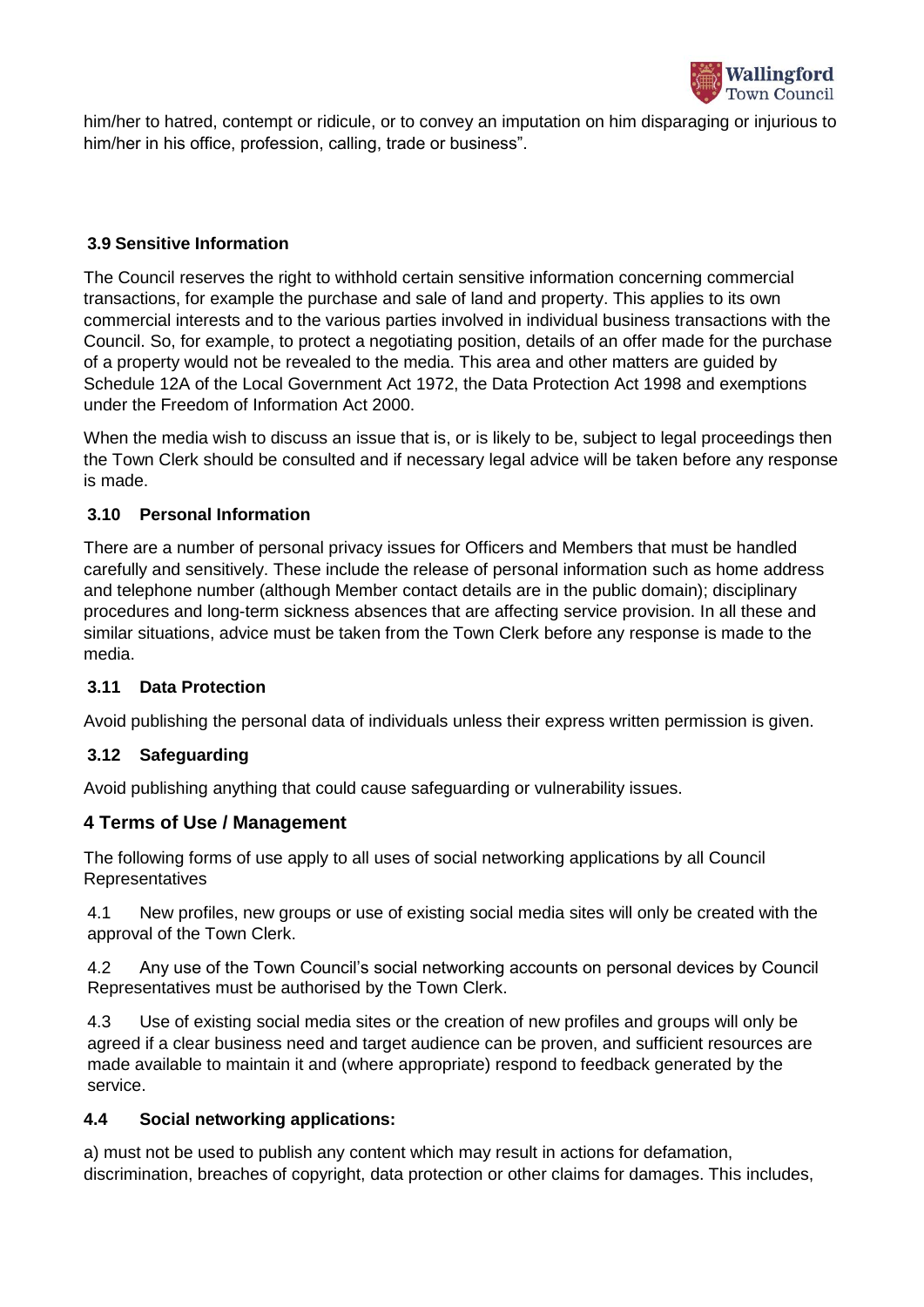

but is not limited to, material of an illegal, sexual or offensive nature that may bring the Town Council into disrepute.

b) must not be used for party political purposes or specified campaigning purposes

c) must not be used for the promotion of personal financial interests, commercial ventures or personal campaigns

d) must not be used in an abusive or hateful manner

e) must not breach the Council's codes of conduct or other policies such as equal opportunities and bullying and harassment.

## **4.5 Transparency**

It is important to ensure that members of the public and other users of online services know when a social networking application is being used for official Council purposes. To assist with this, all Council Representatives must:

a) only use @Wallingfordtowncouncil.gov.uk email addresses for user accounts on official Council business;

b) publish appropriate feedback and complaints information in a prominent place which is easily accessible to users, and formally log all messages received on social media using the Council's compliments and complaints procedure, where managing social networking applications;

c) only use the Council's logo and other branding elements where appropriate. The logo should not be used on applications which are unrelated to or are not representative of the Council's official position;

d) identify themselves as such where appropriate on social networking applications, (for example, through additional information in user profiles);

e) ensure that any contributions they make are professional and uphold the reputation of the Council;

f) not promote or comment on political matters or issues that be regarded as such;

g) use a disclaimer such as "the postings on this site are my own and do not necessarily represent the Council's position, strategies or opinion", if publishing content online relevant to Council business in a personal capacity;

h) know and follow the Terms of Use of third-party social media sites (such as Facebook) when contributing to them;

i) comply with data protection, intellectual property and copyright laws;

k) not publish or report on confidential conversations or business;

l) monitor social media channels effectively to ensure that defamatory, abusive or derogatory comments are removed as soon as practically possible;

m) ensure a disclaimer is present on all sites which explain that comments made by the public are not those of the Council;

n) not publish images of children, unless consent has been given in writing, using an official photograph consent form;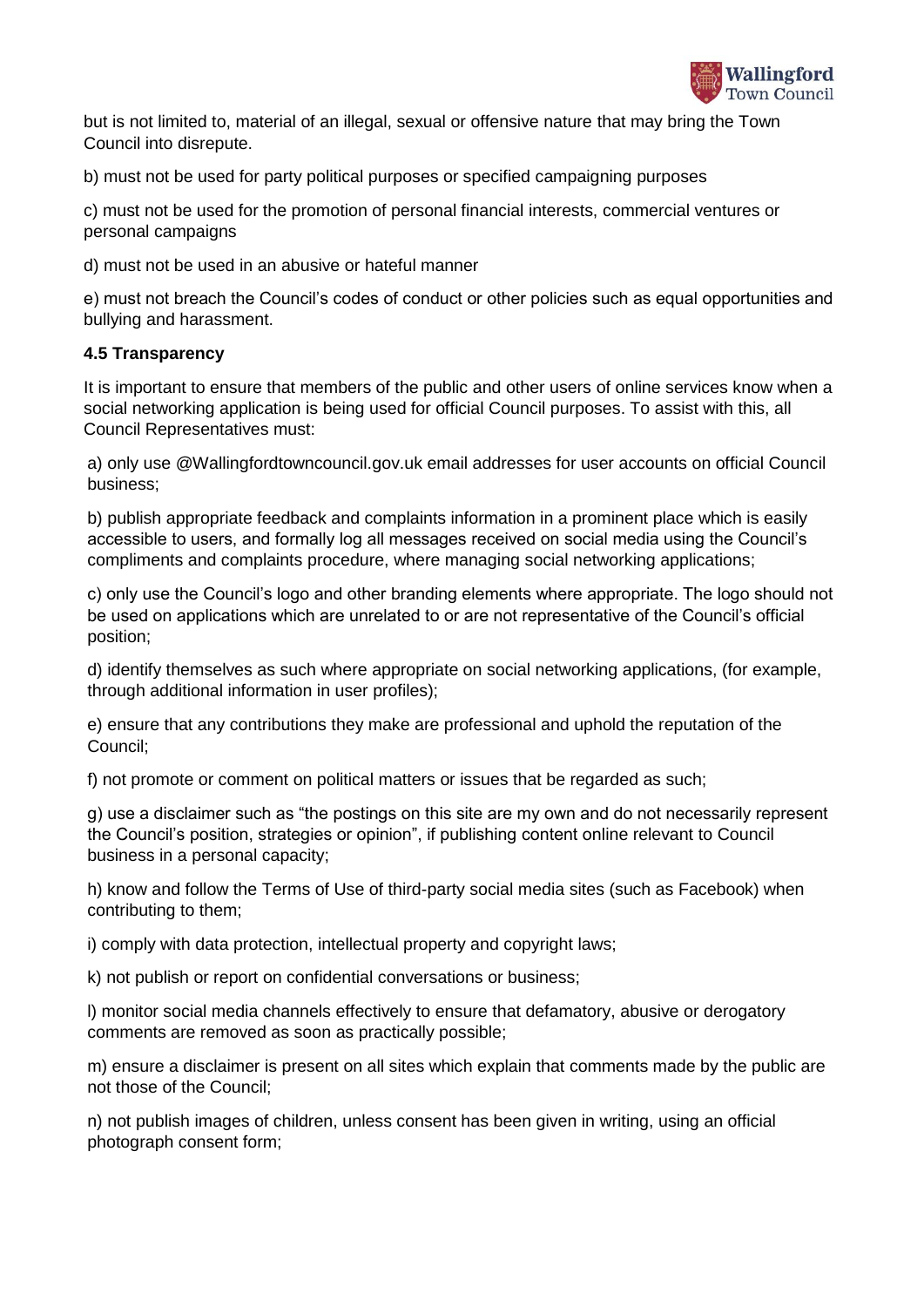

o) not download any software, shareware or freeware from any social media site, unless this has been approved and authorised by the Town Clerk.

# **5. Responding to approaches from the media**

The media contact the Council for many different reasons, for example to follow up a story after receiving agendas or minutes; to ask for the Council position on a more general story affecting other authorities or organisations; to look for a local perspective on a national story.

Approaches from all national and local press, radio or TV stations or specialist press should be directed to the Town Clerk who will discuss the nature of the story and then contact the appropriate Council Representative asking them to respond.

To ensure that the balance of committee debate is not compromised, Members are encouraged not to speak to the media between the distribution of committee papers and the close of the meeting.

All Council Representatives should respond in a helpful manner to approaches from the media and with respect for their deadlines. Everyone in the media works to tight deadlines, but if necessary take five minutes to gather your thoughts and call back promptly. Always make it clear whether you are expressing your own opinions or those of the Council.

It should never be appropriate to say "no comment". If necessary provide a holding response or find someone who is in a better position to comment.

#### **6. Proactive approaches to the media**

As well as responding effectively and punctually to requests for information from the media it is important to be proactive in seeking out stories that provide a more rounded picture of the work that goes on behind the scenes. As the local media all receive copies of agenda papers, most of their approaches relate to items being discussed by committees. They are less likely to be aware of individual projects and initiatives, the receipt of grants, appointment of new staff, VIP visits, human interest stories, etc.

The Council produces a monthly e-newsletter in line with the guidance set out in the policy. The enewsletter allows the Council to effectively distribute regular, factual and relevant information to the local community and media.

It is important to obtain advice from the Town Clerk on any issues that are likely to be complex or contentious or to be sustained for any length of time, preferably before the issue becomes public knowledge. In such a situation the Town Clerk will work with the relevant Council Representatives to produce a communications plan which will ensure that balanced, timely information is provided to keep all parties informed.

For some major issues it may be useful to run briefing sessions for the local media to give them a fuller understanding of the issues and to provide an opportunity for them to ask questions.

It is the responsibility of all Council Representatives to identify worthy news items and this should be done as early as possible. This might include Mayoral engagements, Council run events or promoting successes of the Council. The Town Clerk will make the decision as to whether a news or press release should be issued.

Caution should be exercised when submitting letters to the editor for publication in newspapers. There are occasions when it is appropriate for the Council to submit a letter, for example to explain important policies or to correct factual errors in letters submitted by other correspondents. Letters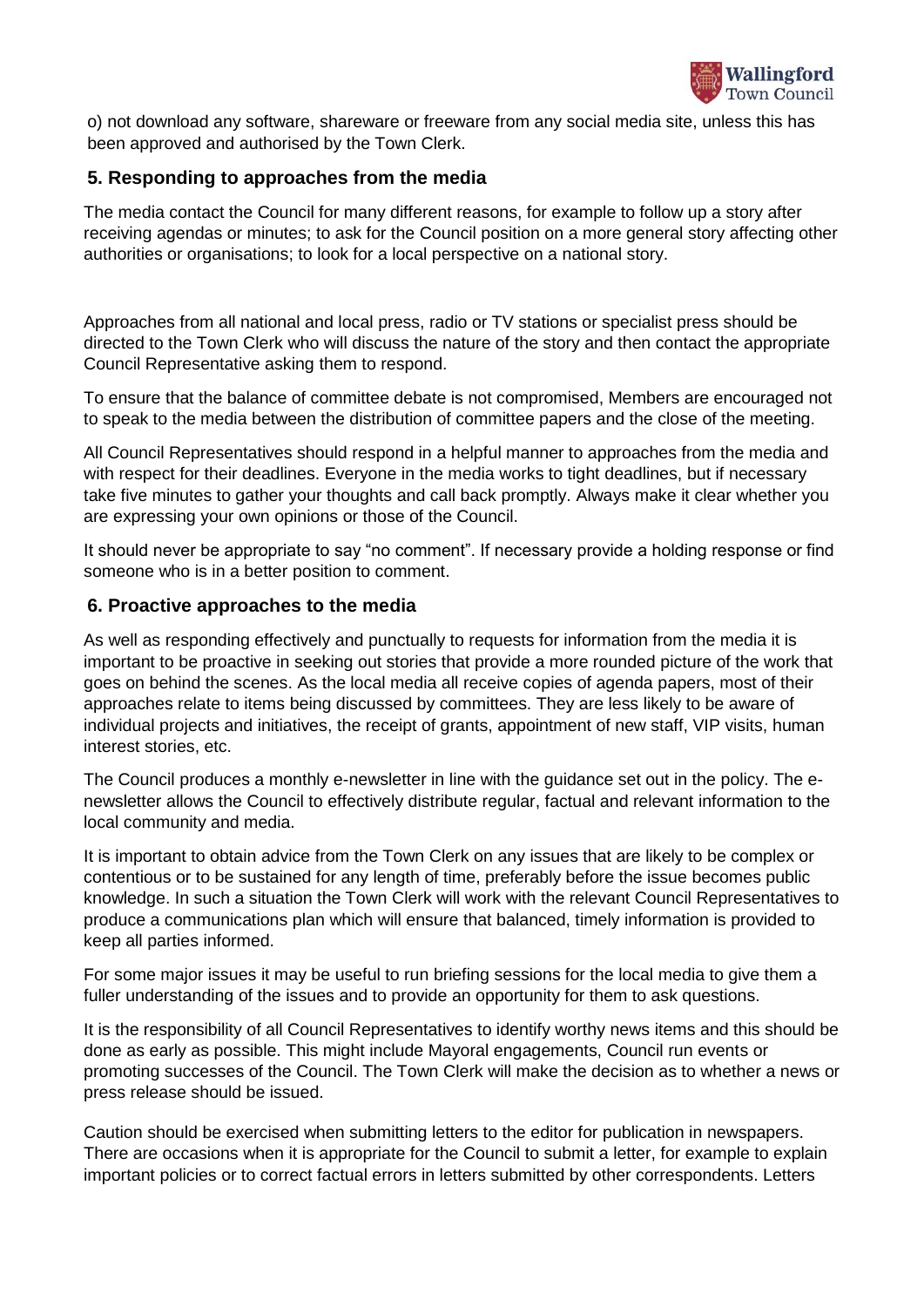

representing the views of the Council should only be submitted by the Town Clerk. If Council Representatives choose to use the letters page to express their own opinions on council policies they are strongly encouraged to check the facts first with the appropriate Council Representative. It should always be made absolutely clear whether the views put forward are those of the Council or of an individual Member. At all times consideration should be given as to how the correspondence may affect the reputation of the Council.

# **7. Press Releases**

The purpose of a press release is to make the media aware of a potential story, to provide important public information or to explain the Council's position on a particular issue. It is the responsibility of all Council Representatives to look for opportunities where the issuing of a news release may be beneficial. Any Council Representative may draft a press release but it may only be issued when it has been signed off by the Town Clerk.

There are two types of press releases – Official Council Press Releases and Councillor Press Releases.

*Official Council Press Releases* - An official Council release is made on behalf of the Council as a whole; it will be written by an Officer and issued by the Town Clerk. It is non-party political and will normally include a quote from the relevant Councillor(s). This is usually the Chairman of the Council or Committee Chairman. Official Council press releases will follow a corporate style appropriate for the media being targeted and a central record will be maintained. All releases will accurately reflect the corporate view of the Council, contain relevant facts and include an approved quotation from the appropriate Councillor. Matters of style, presentation, punctuation, grammar etc are the responsibility of the author.

Releases will not promote the views of specific political groups, publicise the activities of individual Councillors, identify a Member's political party or persuade the general public to hold a particular view.

All official Council news/press releases will be placed on the Council's website within one working day of issue.

*Councillor Press Releases* - Councillor press releases are personal and are written and issued by the Councillor responsible. This release may or may not be political and should not include the name of any Officer, use the Council crest or the Council telephone number as a point of contact. Councillors must make it clear that any views expressed, where different from Council Policy, are their own personal views. However, Councillors should take care not to misrepresent and/or bring the Town Council into disrepute, and must bear in mind their responsibilities under the Local Government Code of Conduct. The Monitoring Officer at South Oxfordshire District Council is available to give Councillors further advice. It would be beneficial for copies of intended releases, especially those of a factual nature, to be provided to the Town Clerk.

Press releases for partnership projects require particular care and it is important that the draft text is agreed by all relevant parties. The lead partner would normally issue the release but the particular role of Wallingford Town Council should be clearly stated.

# **8. Setting the record straight**

The media are at liberty to report stories using any angle they feel is appropriate and we can only hope to influence them through continuing our good working relationships. Limitations of time and